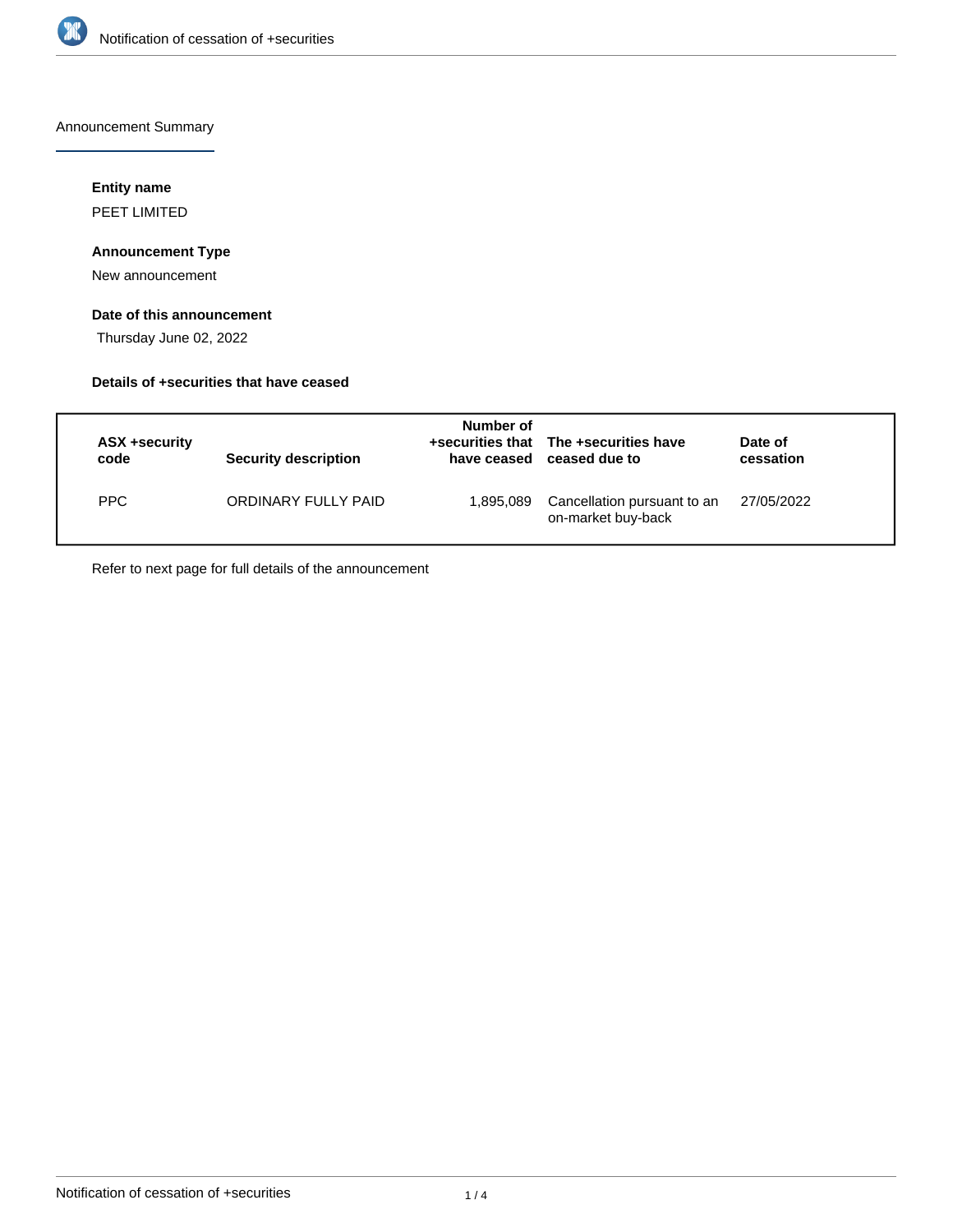

Part 1 - Announcement Details

## **1.1 Name of +Entity**

PEET LIMITED

We (the entity named above) provide the following information about our issued capital.

**1.2 Registered Number Type** ABN

**Registration Number** 56008665834

**1.3 ASX issuer code** PPC

**1.4 The announcement is** New announcement

# **1.5 Date of this announcement**

2/6/2022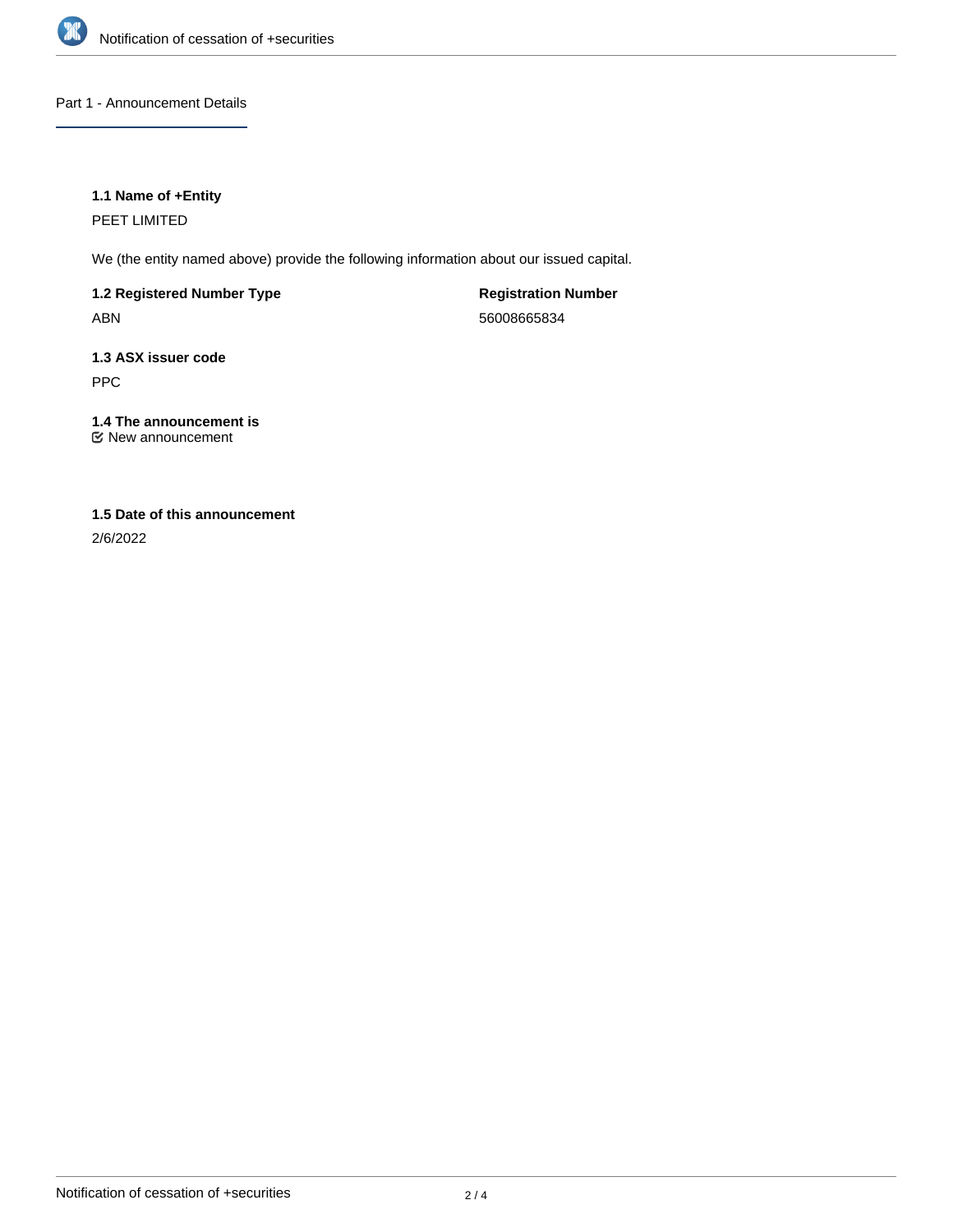

#### Part 2 - Details of +equity securities or +debt securities that have ceased

## **ASX +Security Code and Description**

PPC : ORDINARY FULLY PAID

#### **Quoted +equity securities or +debt securities that have ceased**

**Number of securities that have ceased**

1,895,089

27/5/2022

**Reason for cessation** Cancellation pursuant to an on-market buy-back

**Date of cessation**

**Is the entity paying any consideration for the cessation?** No

## **Any other information the entity wishes to notify to ASX about the cessation?**

1,895,089 ordinary fully paid shares acquired on market between 27 May 2022 and 1 June 2022.